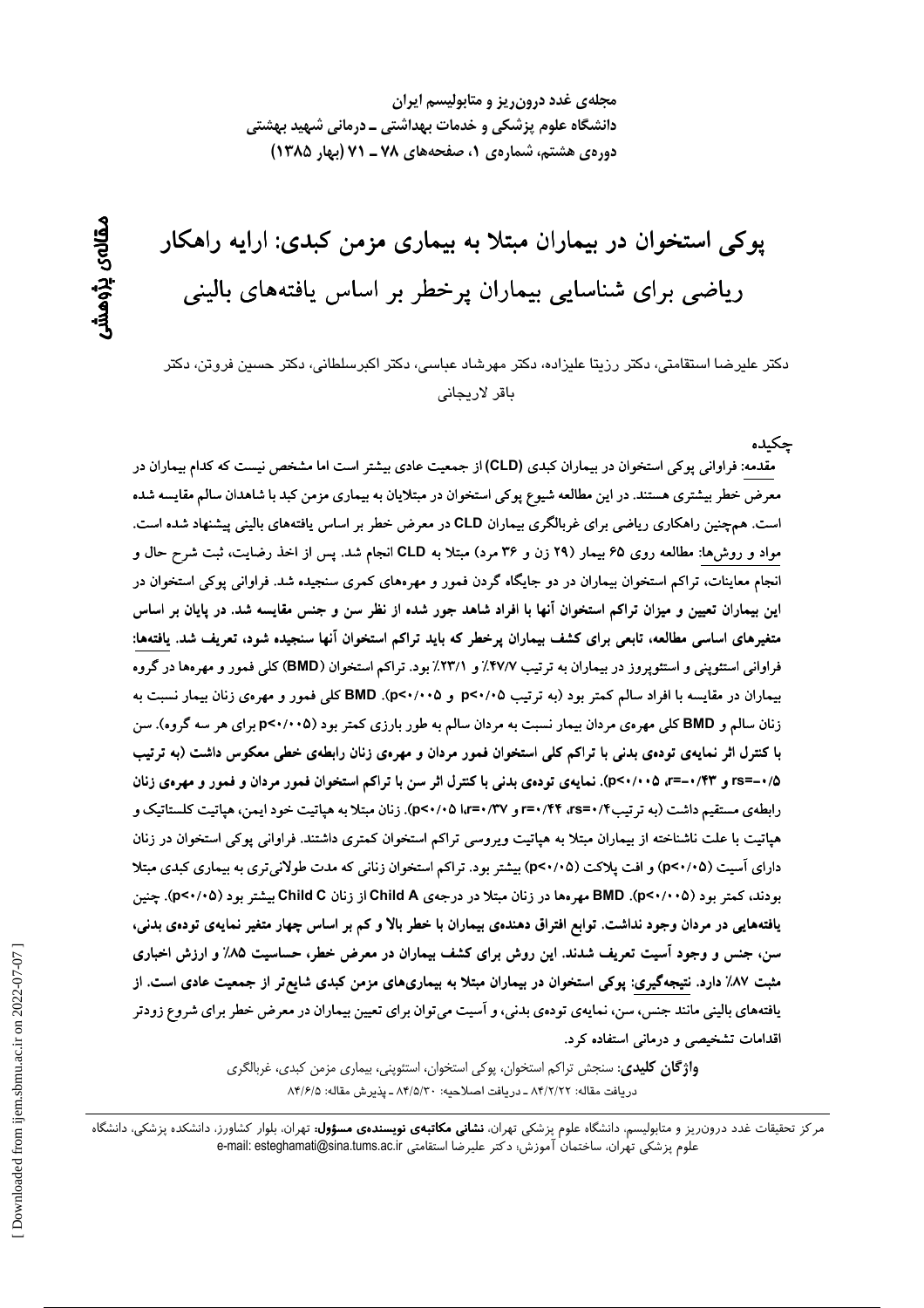معدی ــ مروی (۳۵٪)، در ۴ نفر با وجود آسیت (۶٪) و در بقیه با کمک یافتههای بالینی و آزمایشگاهی شامل افزایش طولانی مدت آنزیمهای کب*دی*، طولانی بودن زمان پروترومبین و افت آلبومین سرم و پلاکت خون تأیید شد. شرح حال این بیماران شامل دادههای دموگرافیک (سن، جنس و مدت ابتلا به بیماری کبدی)، سابقهی شکستگی پاتولوژیک، مصرف سیگار، و بیماریهای همراه در مصاحبهی حضوری یا از پروندهی بیمار استخراج و ثبت شد. معاينه شامل ثبت قد و وزن و بررسی علايم بالينی شامل آسیت، نارسایی قلب و آنسفالوپاتی کبدی انجام شد. تراکم استخوان (BMD)<sup>ii</sup> این بیماران با استفاده از دستگاه Lunar DPXMD مدل ۷۱۶۴ در دو جایگاه مهرههای کمری دوم تا چهارم در نمای قدامی ـ خلفی و سر فمور سنجیده شد. این دستگاه به طور روزانه توسط استاندارد و فانتوم مخصوص مورد بازبینی قرار گرفت. از معیار Tبرای تعیین فراوانی استئوپروز و استئوپنی در بیماران بر اساس معیار سازمان جهانی بهداشت استفاده شد.^تراکم طبیعی استخوان با معیار T مساوی یا بیشتر از ۱–، استئوینی با معیارT بین ۰۱ و ۲/۵- و استئویروز با معبار T کمتر و مساوی ۲/۵-مشخص شد. ارتباط میزان تراکم استخوان با سن، جنس، یائسگی، شدت بیماری کبدی بر حسب معیارChild، وجود سپرورز و پافتههای بالینی (آسیت و واریس) و آزمایشگاهی (سطح آلبومین خون، زمان پروترومبین، آنزیمهای کبدی) مقایسه شد. سیس تراکم استخوان این بیماران با ۶۵ فرد سالم همسال و همجنس از ذخیرهی اطلاعات تراکم استخوان مرکز سنجش استخوان بیمارستان دکتر شریعتی مقایسه شد. در همهی موارد، مقدار تراکم استخوان کلی فمور یا مهره بر حسب گرم بر سانتیمتر مربع بیان شده است، مگر آنکه خلاف آن ذکر شده باشد. در نهایت با استفاده از شیوهی آماری گروه بندی افتراقی<sup>iii</sup> با استفاده از نرمافزار آماری SPSS برای ویندوز ویرایش ۱۳، مدلی ریاضی طراحی شد تا میزان خطر وجود پوکی استخوان از روی عوامل خطر مهم به دست آمده در این مطالعه تعیین شود.

مقادیر تراکم استخوان کلی فمور و مهرهها در زنان بیمار و مردان و زنان سالم از توزیع نرمال پیروی میکرد. بنا بر این برای بیان ارتباط خطی از ضریب همبستگی پیرسون (r) استفاده شد. اما در مردان بیمار، توزیع مقادیر تراکم

#### مقدمه

پوکی استخوان بیماری سنین بالا است اما در بعضی موارد در سنین پایینتر نیز دیده میشود. بیماری استخوانی یک عارضهی جدی بیماری مزمن کبدی (CLD) است. مطالعهها نشان داده اند که بیماری کبد باعث تشدید تحلیل تودهی استخوان و ابتلا به پوکی استخوان میشود. علت این اختلال، متعدد و پیچیده است. کبد در متابولیسم هورمونها و پروتئینهای مؤثر در نوسازی استخوان مانند هورمونهای جنسی، IGF-1و استئویروتگرین<sup>1</sup> نقش دارد و عدم ساخت آنها<sup>۲۰</sup> و احتباس موادی مانند بیلیروبین<sup>۴۰</sup> میتواند در نو سازی استخوان اختلال ایجاد کند. همچنین در بیماری مزمن کبد، تغذیهی فرد مانند سایر بیماریهای مزمن مختل میشود که میتواند باعث تسریع پوکی استخوان شود. <sup>۵</sup> بعضی داروهای مورد استفاده در بیماریهای مزمن کبد نیز ممکن است در فرایند پوکی استخوان مؤثر باشند.<sup>۳۶</sup> مجموع اين واقعيتها ما را بر آن داشت تا ضمن تعيين شيوع یوکی استخوان در مبتلایان به بیماری کبدی مزمن و مقایسه ی آن با افراد سالم، ارتباط میزان تحلیل استخوان با شدت درگیری کبد و عوامل خطر همراه را تعیین نماییم. به علاوه در این مطالعه مدلی ریاضی پیشنهاد شده است که میتواند به تعیین بیماران مزمن کبدی در معرض پوکی استخوان کمک کرده، اتخاذ تصمیم بالینی در مورد ارجاع بیمار برای سنجش تراکم استخوان را تسهیل نماید.

# مواد و روشها

۱۱۱ بیمار مبتلا به نارسایی کبد که از مهر سال۱۳۸۲ تا خرداد سال ۱۳۸۴ در بخش گوارش بیمارستان امام خمینی بستری شده یا به درمانگاه گوارش مراجعه کرده بودند، پس از اخذ رضایت وارد مطالعه شدند. از این تعداد ۶۵ نفر همهی آزمایشها و بررسیهای مورد نیاز را به پایان رساندند. بر اساس سوابق، حداقل یکسال از شروع بیماری کبدی افراد مورد مطالعه میگذشت و هیچ یک از آنها در سال گذشته كورتيكواستروئيد، مكمل كلسيم و ويتامين D مصرف نكرده بودند. مزمن بودن بیماری کبدی در ۳۰ نفر با بیوپسی کبد (۴۶٪)، در ۱۲ نفر با شواهد اندوسکوپیک شامل واریس

ii- Bone mineral density

iii- Discriminate classification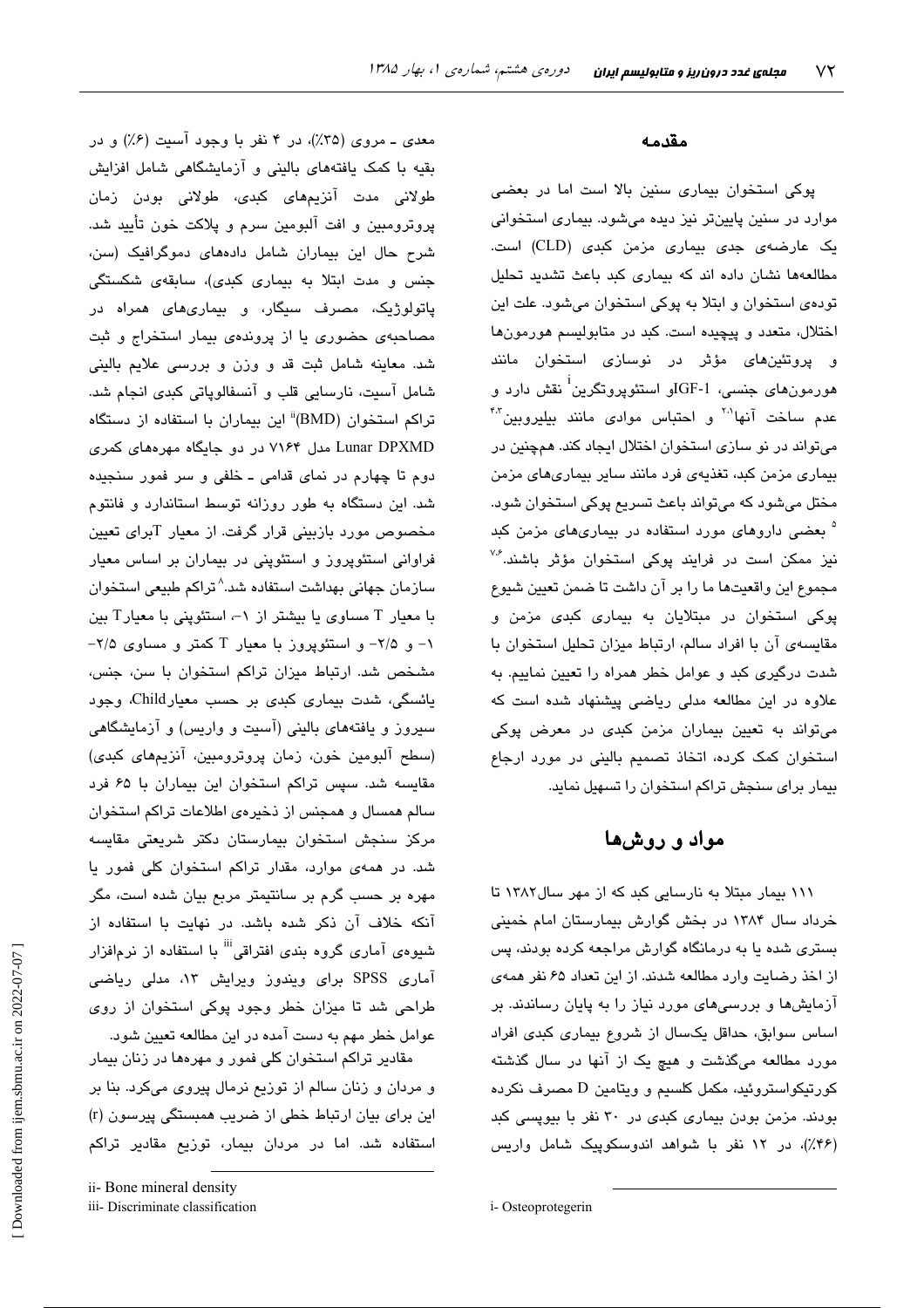|                              |                   | زنان                    |            | مردان                  |                             |
|------------------------------|-------------------|-------------------------|------------|------------------------|-----------------------------|
| $BMD$ محل                    | وضع تراكم استخوان | فراواني<br>نسبت فراواني |            | فراواني                | نسبت فراواني                |
| گردن فمور                    | طبيعى             | ١٨                      | 7.87/1     | $\lambda \tau$         | 7.79/1                      |
|                              | استئوپنى          | ١.                      | 7.77/a     | $\mathsf{Y}\mathsf{Y}$ | 7.81/1                      |
|                              | استئوپروز         |                         | 7.77       |                        | $\frac{1}{2}$               |
| مهرههای کمری                 | طبيعى             | ١.                      | 7.55/2     | ۱۵                     | $\frac{1}{2}$ $\frac{1}{2}$ |
|                              | استئوپنى          | ۱۶                      | 7.00/7     | $\mathcal{L}$          | $\frac{1}{2}$ $\frac{1}{2}$ |
|                              | استئوپروز         | ٣                       | $7.1 - 77$ | ۱۱                     | 7.5.7                       |
| هر دو جايگاه                 | طبيعى             | ٨                       | 7.7V/F     | $\setminus$            | 7.5.78                      |
|                              | استئوپنى          | $\mathcal{N}$           | 7.019      | $\lambda$ ۴            | 7.71/9                      |
|                              | استئوپروز         | ۴                       | 7.17/A     | ۱۱                     | 7.7.7                       |
| غیر طبیعی بودن<br><b>BMD</b> | طبيعى             | ٨                       | 7.719      | $\setminus$            | 7.7.7                       |
|                              | كاهش يافته        | ۲۱                      | 7.007/9    | ۲۵                     | 7.89/8                      |

جدول ۱- فراوانی تحلیل استخوان در بیماران به تفکیک جنس

استخوان کلی مهره و فمور نرمال نبود و با تغییرات معمول شامل لگاریتم در مبنای نیر و در مبنای ۱۰ نیز نرمال نشد. بنا بر این در بررسی ارتباطات خطی در مورد تراکم استخوان کلی مردان بیمار از آزمونهای رتبهای استفاده شد و برای بیان ضریب همبستگی مربوط به تراکم استخوان در مردان ضریب اسپیرمن (rs) ارایه شد.

## يافتهها

سن بیماران ۶/۶/۱±۱۴/۱ و سن افراد سالم ۱۴/۸±۱۴/۲ سال بود که از نظر آماری تفاوتی نداشت. ۲۹ نفر از بیماران و ٢٩ نفر از افراد سالم زن بودند (٣٢/۶٪). زنان دو گروه از مردان به طور معنیداری جوانتر بودند (p<٠/٠٠۵). برای سبهولت دسترسی، یافتهها در سه بخش مجزا ارایه میشوند.

# الف) فراوانی پوکی استخوان در بیماران و مقایسهی تراکم استخوان آنها با شاهدان سالم:

فراوانی استئوپنی و استئوپروز در بیماران در یک یا دو جایگاه مورد بررسی به ترتیب ۴۷/۷٪ و ۲۳/۱٪ بود. فراوانی استئوپروز و استئوپنی به تفکیک جنس در مهرهها و فمور در جدول ۱ آورده شده است. تراکم استخوان کلی فمور و مهرهها  $gr/cm^2$  ۰/۹۸±۰/۲۲ و  $r \times 1$ ۰/۹۲±۰/۳۱ و  $gr/cm^2$ ۰/۹۸±۰/۲۳ بود که در مقایسه با افراد سالم به ترتیب ۰/۹۸±۰/۱۴ و \gr/cm2 ١/١٥±٠/١٩) كمتر بود (به ترتيب 2٠/٠٥ و p<٠/٠٥). تراکم استخوان کلی فمور و مهرهی زنان بیمار نسبت به زنان سالم و تراکم استخوان کلی مهرهی مردان بیمار نسبت به مردان سالم به طور بارزی کمتر بود (p<٠/٠٥ برای هر سه گروه) (جدول ۲).

جدول ۲– مقایسهی تراکم استخوان گروه شاهد و بیمار به تفکیک جنس

| سن                                            | تراکم استخوان کلی فمور                 | تراکم استخوان کلی مهرهها         | کروہ           | جنسيت              |
|-----------------------------------------------|----------------------------------------|----------------------------------|----------------|--------------------|
| $Y/\lambda + Y'$                              | $\cdot/\Lambda V \pm \cdot/\cdot \eta$ | $\binom{1}{1}$ . $\frac{1}{2}$ . | بیمار (۲۹ نفر) | زنان               |
| $\Upsilon V/\Upsilon$ + $\Upsilon$ / $\Delta$ | $\cdot$ /9 $V \pm \cdot / 17$          | $1/\sqrt{t}$ + $\cdot$ /1V       | شاهد (۲۹ نفر)  |                    |
| $\mathbf{Y} \wedge \pm \mathbf{Y} \mathbf{Y}$ | $\cdot$ /90 $\pm$ $\cdot$ /90          | $\cdot$ /90 $\pm$ $\cdot$ /۳     | بیمار (۳۶ نفر) | مردان <sup>⊺</sup> |
| $\Upsilon V \pm \Upsilon / 5$                 | $\cdot$ /9 $\lambda$ ± $\cdot$ /10     | $1/19 \pm 1/7$                   | شاهد (۲۶ نفر)  |                    |

\* تفاوت معنیدار تراکم استخوان کلی فمور و مهرهها بین زنان بیمار و سالم (p<٠/٠٥)؛ † تفاوت معنیدار تراکم استخوان کلی مهرهها بین مردان بیمار و سالم (p<۰/۰۰۵). تفاوت تراکم استخوان کلی فموربین مردان بیمار و سالم از نظر آماری معنیدار نبود.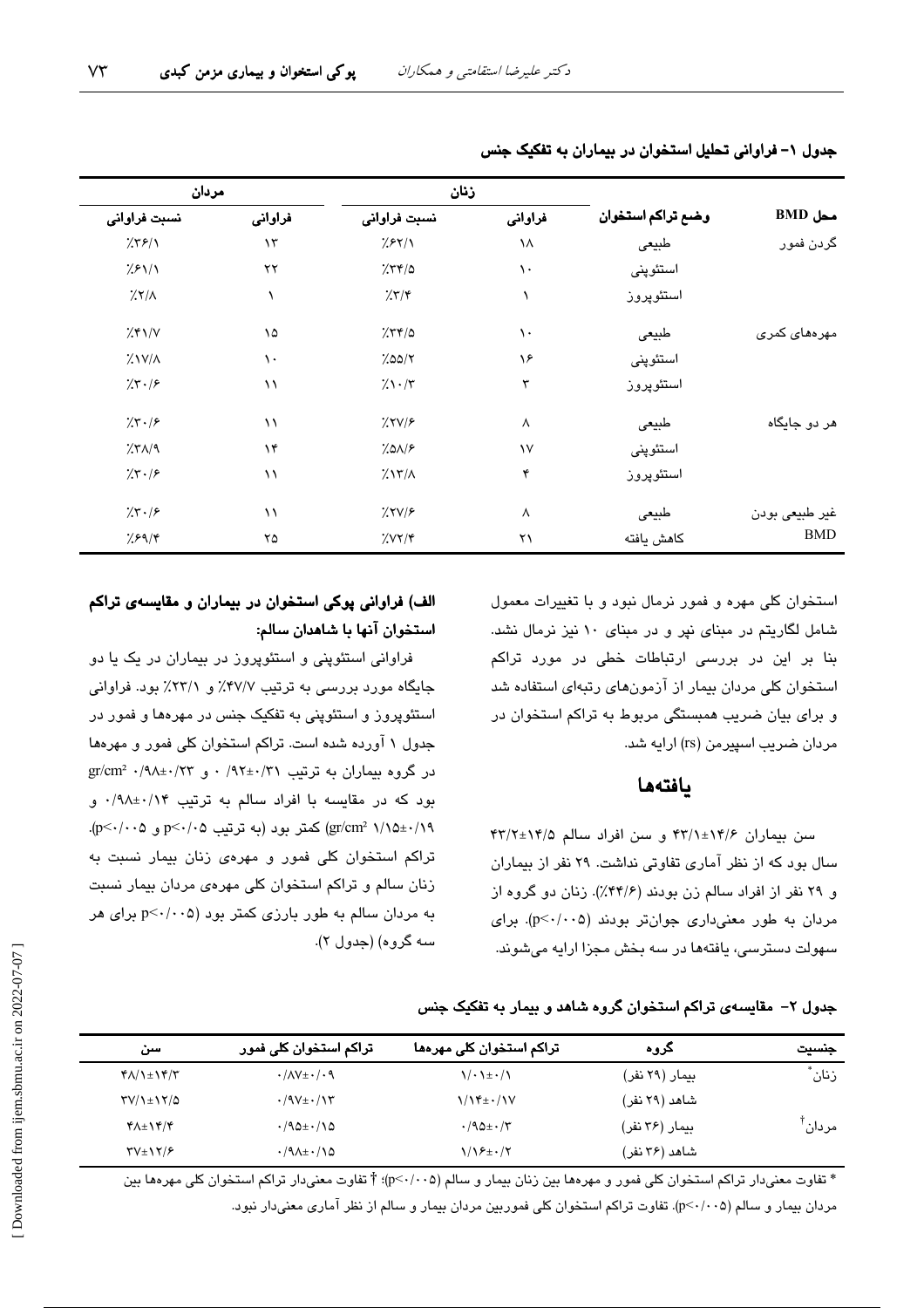## ب) ارتباط مشخصات بیماران با تراکم استخوان:

در گروه بیماران، سن و تراکم استخوان کلی فمور در مردان رابطهی خطی قوی معکوس داشتند (۰/۵-=rs و p<۰/۰۰۵) اما تراکم استخوان کلی مهرهی مردان و تراکم استخوان کلی فمور و مهرهی زنان با سن بیماران مربوط مرتبط نبودند. با کنترل اثر نمایهی تودهی بدنی رابطهی خطی معکوس تراکم استخوان کلی مهرهی زنان با سن مشخص شد (٣٣/٠-=r و p<٠/٠۵) و رابطهى سن و تراكم استخوان کلی فمور مردان نیز باقی ماند. در افراد سالم نیز سن با تراکم کلی استخوان مهرهی مردان و تراکم کلی استخوان فمور و مهرهی زنان ارتباط خطی معکوس داشت (به ترتیب ۲۳/۰-≕rs=۰/۴۲ و ۲۴/۰+=rs=۰/۶۲ و ۲۶/۰\۰=rs p<۰/۰۱). تراکم استخوان کلی فمور در مردان سالم با سن آنها ارتباط نداشت. نمایهی تودهی بدنی در مردان و زنان مبتلا با تراکم استخوان کلی فمور و مهره رابطهی خطی نداشت. با کنترل اثر سن، ارتباط تراکم استخوان کلی فمور با نمایهی تودهی بدنی در مردان (۴/۰=a p<۰/۰۵) و ارتباط خطی تراکم استخوان کلی فمور و مهره با نمایهی تودهی بدنی در زنان (به ترتیب ۰/۴۴ r=۰/۳۷ با ۰۵/۰۵p<۰/۰۵ برای هر دو) به دست آمد. نمایهی تودهی بدنی و سن در زنان بیمار به شدت با هم رابطهی خطی داشتند (x=+./۶۸  $(p<\cdot/\cdot \cdot \Delta)$ 

فراوانی علت بیماری مزمن کبدی در جدول ۳ آمده است. زنان مبتلا به هیاتیت خودایمن از زنان مبتلا به هیاتیت B به طور بارزی جوانتر بودند (۶/ ۲۶±۲۶ سال در برابر ۴۲±۴۳ سال، p<٠/٠۵). نمایهی تودهی بدنی زنان مبتلا به هپاتیت B به نحو واضحی از زنان مبتلا به هیاتیت خود ایمن بیشتر بود (۲۷/۷±۸ در مقابل ۳±۱۸/۵ Kg/m (p<۰/۰۵ Kg). مردان مبتلا به هپاتیت B از مردان مبتلا به هپاتیت با علت ناشناخته مسنتر بوده (۵۰/۳±۱۲/۱ در مقابل ۱۸/۸±۳۷/۳ سال، p<۰/۰۵)، نمایهی تودهی بدنی بیشتری، (٢/٧±٣/٧ در مقابل ٢٠±٢٧ اشتند. تراکم استخوان کلی فمور در (p<٠/٠٠۵ Kg/m<sup>2</sup>

زنان مبتلا به هپاتیت gr/cm<sup>2</sup>۰/۹±۰/۰۶) از زنان مبتلا به هياتيت خود ايمن (gr/cm<sup>2</sup>·/A±·/)، با علت ناشناخته  $(\text{gr/cm}^2\cdot/\wedge\pm\cdot/\mathfrak{k}\cdot)$  و سیروز صفراوی اولیه (۱۴۰ $(\wedge\pm\cdot/\wedge\cdot)$ بیشتر بود (p<۰/۰۵ برای هر سه گروه). تراکم استخوان کلی مهرهها در زنان و تراکم استخوان کلی مهره و فمور در مردان با اتیولوژیهای دیگر تفاوتی نداشت. مدت ابتلا به بیماری در زنان با معیار T و Z فمور و تراکم استخوان کلی مهره ارتباط خطى معكوس داشت (٥۴- - = = = = = ۰/۵۴–=a ۰/۰۰>p برای هر سه گروه).

۲۴ نفر از بیماران در درجهی A، ۲۶ نفر در درجهی B و ۱۵ نفر در درجهی C معیار Child بودند. در زنان تراکم استخوان کلی مهروی بیماران Child A از بیماران Child C  $(p<\cdot/\cdot 0 \cdot \cdot/9)$  دسشتر بود (۰۵ $\cdot\cdot\cdot\in\mathbb{R}$  در مقابل ۱،۰۶ (جدول ۴) اما بين معيار - Childو شدت تحليل استخوان بن اساس تراکم استخوان کلی فمور و مهرهها رابطهی خطی وحود نداشت.

۵۵ بیمار سپروز (۸۵٪)،۲۷ بیمار واریس مری (۴۱/۵٪)، ۲۲ بیمار آسیت (۳۴٪)، ۴۵ بیمار افزایش PT (۶۷٪)، ۱۹ بیمار كاهش يلاكت (٣٠٪)، ٢٨ بيمار كاهش آلبومين (٣٣٪)، ٢٩ بیمار افزایش آنزیمهای کبدی (۳۴/۵٪)، ۱۴ بیمار سابقهی مصرف سيگار (٢١/٥٪)، ۶ بيمار سابقه مصرف الكل (٩٪) و ٢ بيمار واريس معده (٣٪) داشتند. از اين يافتهها فقط وجود آسیت و افت پلاکت در زنان با فراوانی پوکی استخوان بیشتر همراه بود (p<-/·۵). از بین ۱۵ زن مبتلا به آسیت، ۱۴ نفر و از ۱۴ زن بدون آسیت فقط ۷ نفر تراکم استخوان غیر طبیعی داشتند (نسبت امر محتمل (LR) =۷/۶ و نسبت شانس =۱۴). فراوانی آسیت در بیماران با اتیولوژی مختلف متفاوت نبود. هر ۸ زن دارای افت پلاکت نیز تراکم استخوان غیرطبیعی داشتند (LR=۹/۱). در این مطالعه وجود منوپوز یا درمان جایگزینی هورمونی با فراوانی بیشتر یا کمتر پوکی استخوان در زنان همراه نبود.

جدول ۳– اتیولوژی بیماری مزمن کبدی

| مجموع          | <b>PSC</b>                                  | <b>PBC</b>                                  | CН                                         | هپاتيت الكلى                                | <b>AIH</b>                          | <b>HCV</b>                        | <b>HBV</b>                         | علت بیماری |
|----------------|---------------------------------------------|---------------------------------------------|--------------------------------------------|---------------------------------------------|-------------------------------------|-----------------------------------|------------------------------------|------------|
| $(7.00)$ $Y$ ۶ | $\overline{\phantom{a}}$                    | $(\lambda \setminus \cdot \cdot)$ $\lambda$ | $(\mathcal{X}, \mathcal{Y})$ $\mathcal{F}$ | $(\lambda \setminus \cdot \cdot)$ $\lambda$ | $\overline{\phantom{m}}$            | $(\lambda \wedge \Lambda) \wedge$ | $(\frac{1}{2})$ ) $\lambda$        | مردان      |
| $(\%$ ۴۵) ۲۹   | $(\lambda \setminus \cdot \cdot)$ $\lambda$ | $\equiv$                                    | $(\sqrt{2}V \cdot ) V^*$                   | $\equiv$                                    | $(\lambda \setminus \cdot \cdot)$ ۴ | $(\lambda \setminus \setminus)$   | $(\lambda \uparrow \wedge) \wedge$ | زنان       |
| ۶۵             | $(\mathcal{X}, \mathcal{Y})$ $\mathcal{Y}$  | $(\mathcal{X}, \mathcal{Y})$ $\mathcal{Y}$  | $(\sqrt{25})$ $\sqrt{25}$                  | $(\mathcal{X}, \mathcal{Y})$ $\mathcal{Y}$  | $(\lambda,\epsilon)$ ۴              | $(\frac{1}{2})$ ( $\frac{1}{2}$   | $(\mathcal{H} \cdot)$ ۲۶           | مجموع      |

HBV = هياتيت B: HCV= هياتيت AIH = هياتيت اوتوابمن؛ CH=هياتيت با علت نامشخص؛ PBC= سيروز صفراوي اوليه؛ PSC=كلانژيت اسكلروزان اوليه.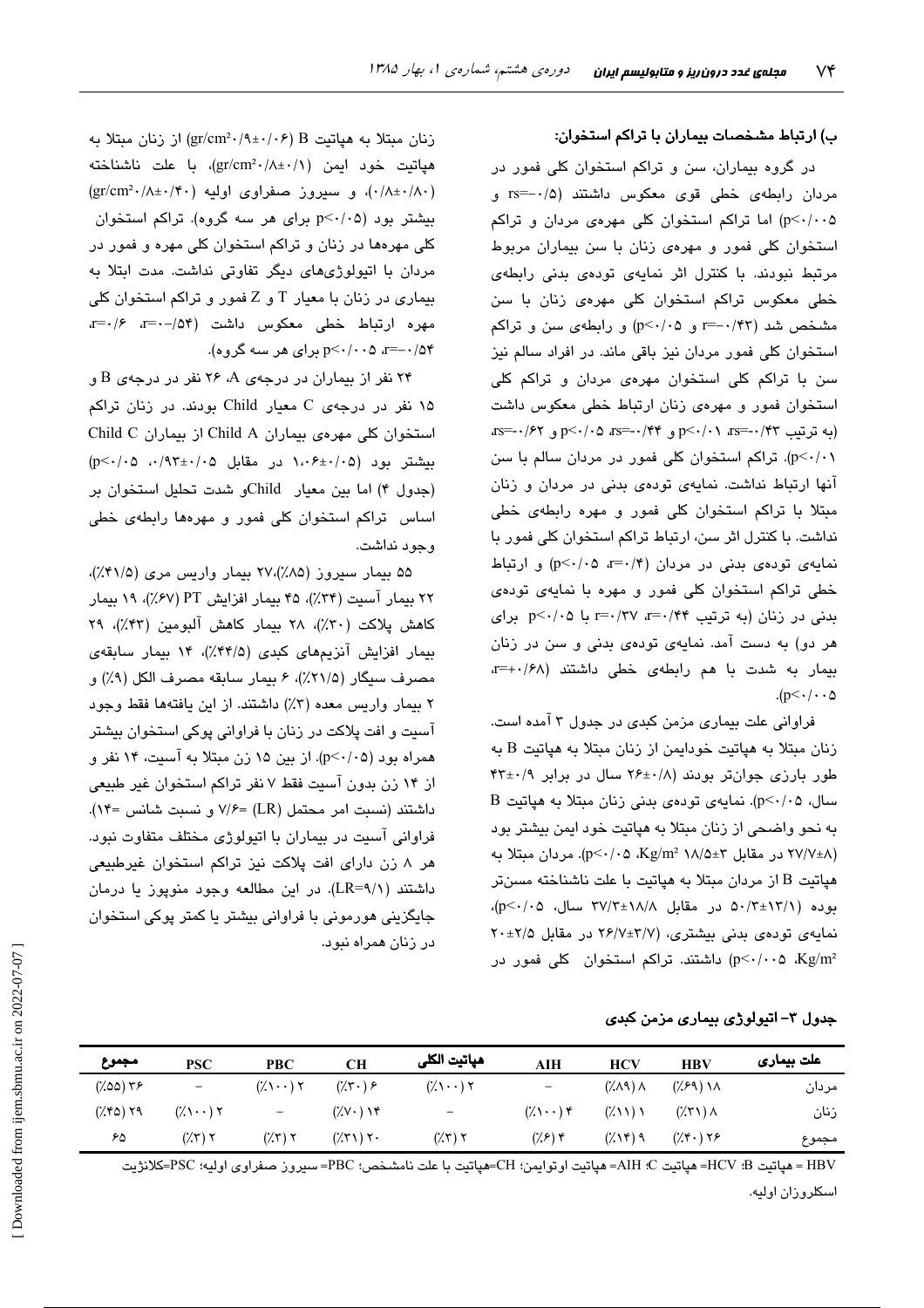| جنسيت        | <b>Child</b>  | تراكماستخوان ميانگين كلى مهر ه | انحراف معيار    | تراكم استخوان ميانگينكلىفمور | انحراف معيار         |
|--------------|---------------|--------------------------------|-----------------|------------------------------|----------------------|
| زنان         | A             | $*\sqrt{.}$                    | $\cdot/\cdot$ ۵ | $\cdot/9$                    | $\cdot/\wedge$       |
|              | B             | $\sqrt{\cdot 7}$               | $\cdot/\gamma$  | $\cdot/\lambda V$            | $\cdot/\cdot$ $\vee$ |
|              | $\mathsf{C}$  | $\cdot$ /94                    | $\cdot/\cdot$ ۶ | $\cdot/\lambda\varphi$       | $\cdot/\cdot$ ٩      |
| مردان        | A             | $\cdot/\wedge\cdot$            | $\cdot$ /٣٣     | $\cdot$ /9)                  | $\cdot/\gamma$       |
|              | B             | $1/\cdot 7$                    | $\cdot/\wedge$  | $\cdot$ /95                  | $\cdot/\gamma$       |
|              | $\mathcal{C}$ | 1/15                           | $\cdot/\tau$    | $\sqrt{6}$                   | $\cdot/\gamma$       |
| تمام بيماران | A             | $\cdot/9$                      | $\cdot/\tau$    | $\cdot/9$                    | $\cdot/\wedge$       |
|              | B             |                                | $\cdot/\lambda$ | $\cdot/9$                    | $\cdot/\wedge$       |
|              | $\mathcal{C}$ | $\frac{1}{2}$                  | $\cdot/\tau$    | .199                         | $\cdot/\tau$         |
|              |               |                                |                 |                              |                      |

جدول ۴- تراکم استخوان در درجات مختلف Child در دو جنس مختلف

\* تفاوت معنى دار تراكم استخوان فمور زنان Child A و P<٠/٠٥) Child C

با آنالیز رگرسیون خطی مشخص شد از بین عوامل سن، نمایهی تودهی بدنی ، اتیولوژی بیماری کبدی و معیار Child. علایم و عوارض بیماری در مردان بهترین پیشگویی کننده معیار T فمور مجموعهی سن، نمایهی تودهی بدنی و وجود آسیت (r=۰/۶۷) و در زنان مدت ابتلا به بیماری، نمایهی تو دوي بدني، سن و وجود افت آلبومين (٢٨٢ - r=) هستند.

# ج) راهکار ریاضی برای شناسایی بیمارانی که بهتر است تراكم استخوان آنها سنجيده شود:

برای تشخیص بیماران کبدی در معرض خطر تحلیل استخوان (مجموع استئوپروز و استئوپنی در هر یک از دو جایگاه) و تعیین لزوم ارجاع برای سنجش تراکم استخوان بر اساس چهار عامل خطر مهم جنس، سن، نمایهی تودهی بدنی و وجود آسیت با استفاده از روش گروهبندی افتراقی با استفاده از ۷۵٪ بیماران مورد مطالعه توابعی برای پیش بینی میزان خطر پوکی استخوان تعریف شد و سپس با ۲۵٪ باقی ماندهی بیماران آزموده شد(p<۰/۰۵). حساسیت، ویژگی و ارزش اخباری مثبت و منفی این تابع برای تشخیص بیماران پر خطر به ترتیب ٨٣/٨٪، ٣٨/٢٪، ٨۶/٧٪ و ۶۵٪ مشخص شد. توابع مذکور عبارتند از:

 $\mathbf{F}$  $(Yes) = 0.876*BMI+2.946*SEX -0.053*AGE$  $+6.186*Ascites -17.249$ F (No)=  $1.149$  \*BMI +3.168\*SEX -0.141\*AGE +7.635\* Ascites  $-23.65$ 

برای استفاده از این توابع برای هر بیمار به جنس مؤنث مقدار ۱، به جنس مذکر مقدار ۲، به آسیت در صورت وجود آن مقدار ۱، و در صورت عدم وجود آن مقدار ۲ داده و همچنین به جای نمایهی تودهی بدنی و سن، مقادیر عددی آنها قرار داده میشود. در صورتی که مقدار عددی تابع از ۱ (بله) بیشتر باشد باید بیمار را برای انجام آزمون سنجش تراكم استخوان ارجاع نمود.

#### بحث

در بیماران مبتلا به CLD، فراوانی استئوپروز افزایش می یابد. شیوع استئوپنی و استئوپروز در بیماران CLD در یکی از دو جایگاه مهرههای کمری و فمور بر اساس مطالعهها مختلف به ترتیب از ۳۵٪ تا ۴۸٪ و از ۱۲٪ تا ۳۷ ٪ گزارش شده است<sup>. ۱۰۱</sup> در این مطالعه فراوانی استئوپنی و استئویروز به ترتیب نزدیک به ۴۸٪ و ۲۳٪ بود که نشان دهندهی شیوع بالای آن در جمعیت مبتلا به بیماری مزمن کبدی نسبت به جمعیت سالم ایرانی است.<sup>۱۱٬۱۲</sup> این در حالی است که بیمارانی که کورتیکواستروئید دریافت نموده بودند، وارد این مطالعه نشدند. این موضوع با توجه به افزایش طول عمر بیماران CLD به خصوص با پیوند کبد در آینده بیشتر جلوه خواهد نمود. با توجه به اینکه اکنون پوکی استخوان در کشورهای دیگر منجر به شکستگی مهرهها در ۲۹٪ بیماران بعد از پیوند کبد میشود."' علت اصلی ممکن است افزایش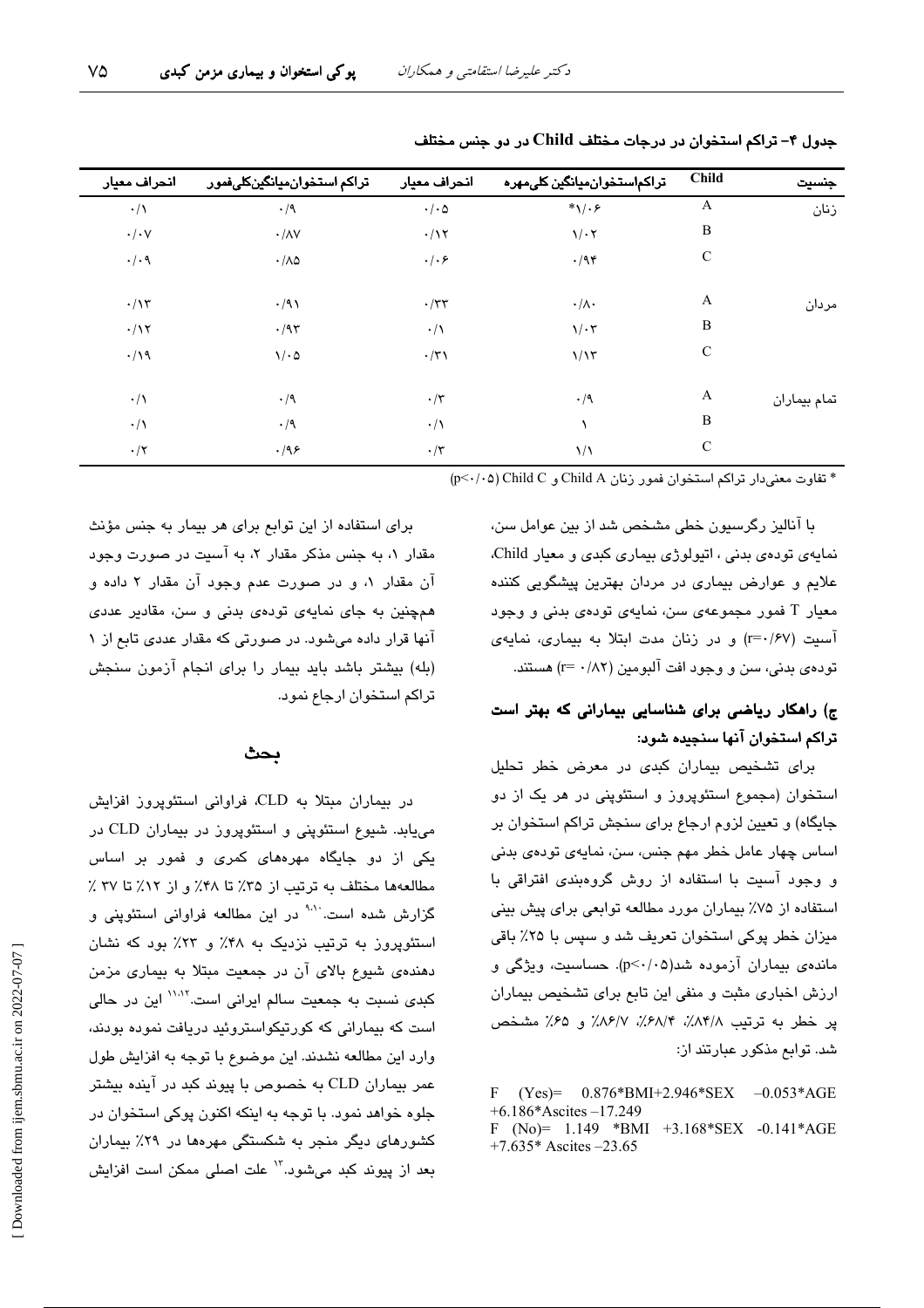جذب استخوان<sup>:</sup> و کاهش دوباره سازی<sup>!!</sup> آن باشد که با افزایش مارکرها*ی ه*یدروکسی پرولین، پیرینیدولین و هيدروکسي پيرينيدولين<sup>iii</sup> مشخص مي،شود.<sup>۱۴</sup>

عوامل خطرساز شناخته شدهی پوکی استخوان در این بیماران افزایش سن،<sup>۱۵</sup> مصرف سبگار، الکل،۱<sup>۶٬۱۷</sup> کاهش تودەي عضلانى، بىتحركى، تغذيەيىد، درمان با استروئيدها، <sup>۱۸۸۹</sup> کلستاز <sup>۲۰</sup> و شاید مونویوز و هییو گنادیسم باشند.<sup>۲۱٬۲۲</sup>

در مطالعهها قبلی سن و نمایهی تودهی بدنی با میزان تراکم استخوان بیماران رابطه داشتند.<sup>۲۲-۲۵</sup> در این مطالعه نیز با حذف اثر یکی از این دو متغیر، متغیر دیگر با میزان تراکم استخوان رابطه داشت که این رابطه در مورد نمایهی تودهی بدنی مستقیم و در مورد سن معکوس بود. طبیعی است که بیماران جوانتر و دارای تودهی عضلانی بیشتر، تراکم استخوان بیشتری داشتند. در کنار سن و وزن بدن احتمالاً عوامل دیگر مانند اتبولوژی بیماری کندی در تحلیل استخوان نقش ندارند.<sup>۹</sup> با این وجود مطالعه روی موش<sup>۲۶</sup> و انسان نشان داده است که بیماریهای کلستاتیک مانند PSC و PBC به طور ویژه باعث افزایش تحلیل استخوان میشود.<sup>۲۷</sup> در مطالعهى حاضر، زنان مبتلا به هياتيت B از مبتلايان به هپاتیت در اثر سایر علل تراکم استخوان فمور بیشتری داشتند. این بیماران سنین جوانی را در سلامت گذرانده و به حداکثر تودهی استخوانی<sup>i٬</sup> مناسب رسیدهاند. قسمتی از این تفاوت نیز به خاطر تودهی عضلانی بیشتر این بیماران است. البته احتمال وجود دلایل هورمونی و زمینهای را در بیماران مبتلا به هیاتیت خود ایمن، با علت ناشناخته و کلستاتیک نمی توان رد نمود.

در این مطالعه شاخصهای تراکم استخوان فمور با طول مدت ابتلا به بیماری مربوط بودهاند. طبیعی است که اگر بیماری کبدی به طور مستقیم یا به واسطهی تغییر وضعیت تغذیهی بیمار بر تراکم استخوان بیمار اثر کند، این تأثیر در دراز مدت بیشتر خواهد بود. البته یافتههای متناقضی در این مورد در لیتراتور وجود دارد.<sup>۲۸،۲۹</sup> یافتهها در مورد وجود یا عدم وجود ارتباط بین شدت بیماری کبدی و عوارض بیماری نیز با میزان تراکم استخوان متعدد و گاهی متناقضاند<sup>۳۲-۳۰</sup> در این مطالعه به جز کاهش تراکم استخوان فمور در زنان

درجەي Child C نسىت بە درجەي Child A، يافتەي دېگرى که مؤید کاهش تراکم استخوان در درجات بالای Child باشد، وجود نداشت.

همانند یافتههای این مطالعه، در مطالعهها قبلی نیز گزارش شده است که پائسگی و جایگزینی هورمونها تأثیری بر مقادير تراكم استخوان ندارد. `` البته يافتههاى متناقض نيز وجود دارد.

در بیماران آسیتی این مطالعه، فراوانی تراکم استخوان غیرطبیعی بیشتر بود. این موضوع شاید به وضع بد تغذیه و بی تحرکی این بیماران یا به علت زمینهای بیماری مربوط باشد. البته در این مطالعه شاهدی برای اثبات یا رد این فرضيهها به دست نيامد.

در مورد راهکار ریاضی تخمین میزان خطر وجود پوکی استخوان باید گفت که پیش از این نیز تلاش های مشابهی در مورد پیشبینی احتمال وجود خطر تحلیل استخوان در بیماری مزمن کبد انجام شده است که در آنها از سن و نمایەی تودەی بدنی و سابقەی مصرف كورتیكوستروئید استفاده شده است.<sup>۳۴٬۳۵</sup> در مطالعهی حاضر پس از آزمودن همهی ترکیبهای محتمل از متغیرهایی که ممکن است میزان خطر پوکی استخوان را پیش بینی نمایند، بر اساس چهار متغیر تأثیرگزار اصلی بعنی چنس، سن، نمایهی تودهی بدنی، و وجود آسیت توابعی تعریف شد که به تصمیمگیری پزشک بر بالين بيمار كبدى ايرانى براى ارجاع يا عدم ارجاع بيمار جهت بررسی تراکم استخوان کمک میکند. در صورتی که تابع مثبت ((f(Pos) بیشتر از تابع منفی ((f(Neg) باشد، احتمال وجود تحلیل استخوان بیشتر خواهد بود و لازم است تراکم استخوان بیمار سنجیده شود. در غیر این صورت نیاز به بررسی بیشتر نیست.

اين شيوه، حساسيت خوب (٨۵٪) و ويژگي قابل قبولي (۶۹٪) دارد که ضمن یافتن اکثر بیمارانی که نیاز به سنجش تراکم استخوان دارند از صرف هزینهی بیجا جلوگیری میکند. البته باید خاطر نشان نمود در این مطالعه بیمارانی که کورتیکواستروئید میگرفتند، وارد نشدند و از آزمودن توان دیگر داروها*ی* دریافتی در پیشبینی پوکی استخوان نیز صرف نظر شد. بنا بر این در کنار فرمول فوق باید بیماران مصرفکنندهی کورتیکواستروئید و سایر داروهای باعث پوکی استخوان، بیماران با وضع بد تغذیه، و بیماران زمینگیر و به شدت بد حال نیز از نظر تراکم استخوان بررسی شوند. این رو با توجه به حساسیت بیشتر نسبت به

i-Bone resorption

ii-Remodeling

iii- free deoxypyridinoline, pyridinoline, and hydroxyproline iv- Peak Bone Mass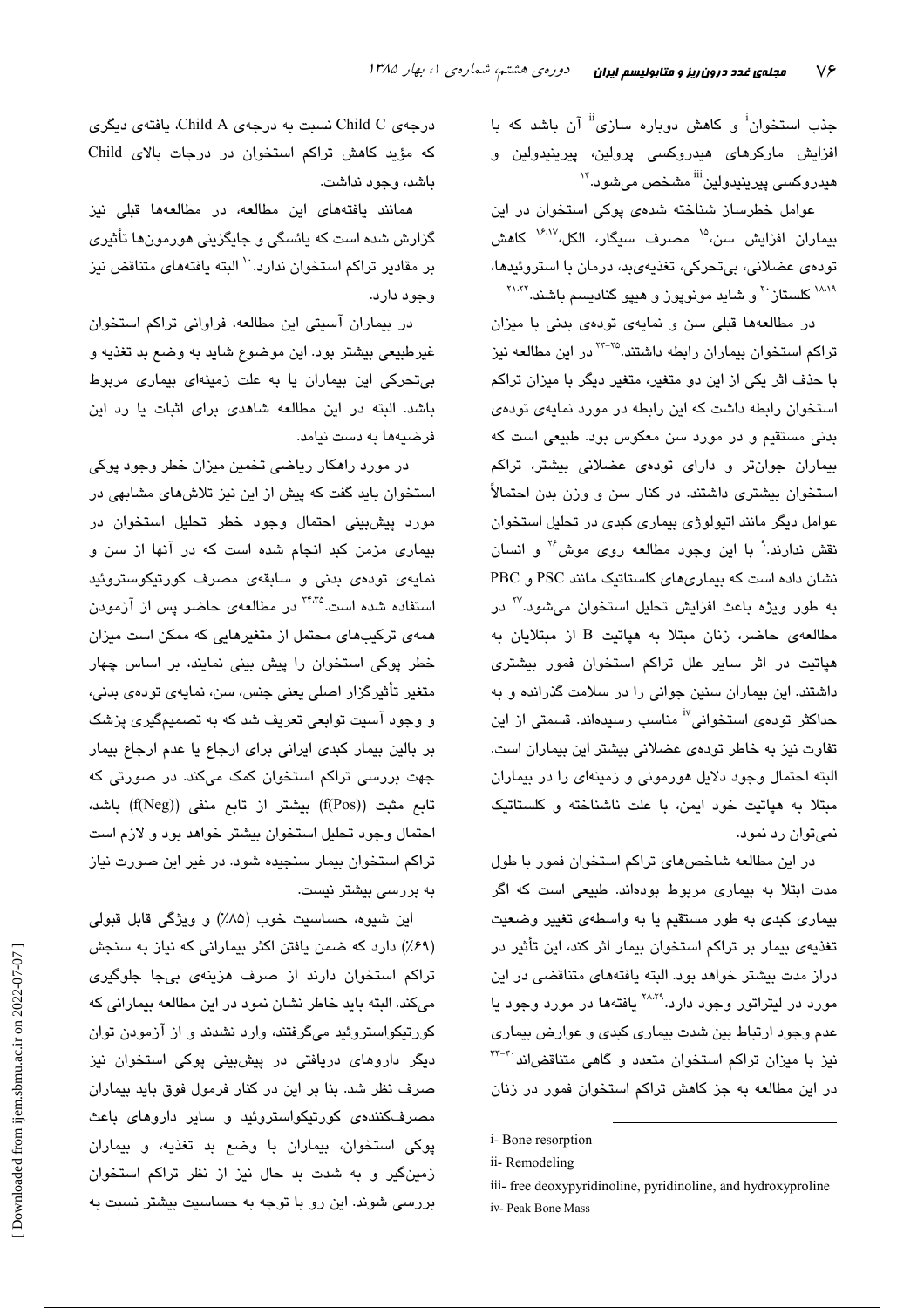تکمیلی کمک نماید و در ضمن از اتلاف هزینهی احتمالی اضافی برای سنجش تراکم استخوان بیمارانی که خطر نسبی کمتری دارند، جلوگیری نماید. البته در کنار بیماریابی زود هنگام استفاده از روشهای شناخته شدهی درمانی کمک کننده است. مهمترین نکته آن است که با توجه به فراوانی استئويني و استئويروز در CLD و بدون علامت بودن آنها، باید عوامل خطر آن را شناخت و با بررسی زود هنگام از راهکارهای پیشگیرانه و درمانی مناسب بهره جست. روش IOSS<sup>\*</sup> و طراحی ویژهی آن برای مبتلایان به CLD. مناسبتر و کارامدتر به نظر می رسد.

به طور خلاصه باید گفت که غربالگری زود هنگام بیماران پرخطر با تراکم استخوان میتواند رکن پیشگیری و درمان پوکی استخوان در بیماران CLD محسوب گردد. استفاده از راهکار ریاضی این مقاله ـ در صورتی که در مطالعهها آینده در تعداد بیشتری از بیماران مزمن کبدی به کار گرفته شود و نتایج این تحقیق را تأیید کند، میتواند به تشخیص زود هنگام بیماران پر خطر برای انجام بررسی های

# **References**

- 1. Cemborain A, Castilla-Cortazar I, Garcia M, Quiroga J, Muguerza B, Picardi A, et al. Osteopenia in rats with liver cirrhosis: beneficial effects of IGF-I treatment. J Hepatol 1998; 28: 122-31.
- 2. Gallego-Rojo FJ, Gonzalez-Calvin JL, Munoz-Torres M, Mundi JL, Fernandez-Perez R, Rodrigo-Moreno D. Bone mineral density, serum insulin-like growth factor I, and bone turnover markers in viral cirrhosis. Hepatology 1998; 8: 695-9.
- 3. Floreani A, Chiaramonte M, Giannini S, Malvasi L, Lodetti MG, Castrignano R, et al. Longitudinal study on osteodystrophy in primary biliary cirrhosis (PBC) and a pilot study on calcitonin treatment. J Hepatol 1991; 12; 217-23.
- 4. Janes CH, Dickson ER, Okazaki R, Bonde S, McDonagh AF, Riggs BL. Role of hyperbilirubinemia in the impairment of osteoblast proliferation associated with cholestatic jaundice. J Clin Invest 1995; 95: 2581-
- 5. Cabre E, Gassull MA. Nutritional and metabolic issues in cirrhosis and liver transplantation. Curr Opin Clin Nutr Metab Care 2000; 3: 345-54.
- Kurihara N, Roodman GD. Interferons-alpha and -6 gamma inhibit interleukin-1 beta-stimulated osteoclastlike cell formation in long-term human marrow cultures. J Interferon Res 1990; 10: 541-7.
- Melton LJ 3rd, Khosla S, Atkinson EJ, O'Fallon WM, Riggs BL. Relationship of bone turnover to bone density and fractures. J Bone Miner Res 1997: 12: 1083-91.
- Cummings SR, Bates D, Black DM. Clinical use of 8. bone densitometry: scientific review. JAMA 2002; 288: 1889-97.
- $\mathbf{Q}$ Ninkovic M, Love SA, Tom B, Alexander GJ, Compston JE. High prevalence of osteoporosis in patients with chronic liver disease prior to liver transplantation. Calcif Tissue Int 2001; 69:21-6.
- 10. Sokhi RP, Anantharaju A, Kondaveeti R, Creech SD, Islam KK, Van Thiel DH. Bone mineral density among cirrhotic patients awaiting liver transplantation. Liver Transpl 2004; 10:648-53.

١١. ١١- بهرامی امير ، نيک نياز عليرضا ، كوشا احمد ، سهرابی

حبيبپور دولتي سعيد ، بلندي علي. طرح جامع پيشگيري و

درمان پوکی استخوان در کشور (INOP-1): بررسی وضعیت تراکم استخوان در جمعیت ۲۰ تا ۶۹ ساله شهر تبریز در سال ۸۲–۱۳۸۱. مجلهی غدد درون ریز و متابولیسم ايران ١٣٨٣؛ سال ۶. (ضميمهى ٢، خلاصهى مقالات هفتمين کنگره بین الملی بیماری های غدد درون ریز). صفحات ۳۴ تا  $\mathfrak{r}\Delta$ 

- ١٢. رجبيان رضا، لاريجاني باقر، پريزاده م ج، لايق پ. شيوع استئوپروز در مشهد. مجلهی غدد درون ریز و متابولیسم ایران.۱۳۸۳؛ سال ۶، ضمیمهی شمارهی ۲ (خلاصهی مقالات هفتمین کنگره*ی* بینالمللی بیماریهای غدد درون٫یز و متابوليسم): صفحهى ١١.
- 13. Meys E, Fontanges E, Fourcade N, Thomasson A, Pouyet M, Delmas PD. Bone loss after orthotopic liver transplantation. Am J Med 1994; 97: 445-50.
- 14. Crosbie OM, Freaney R, McKenna MJ, Hegarty JE. Bone density, vitamin D status, and disordered bone remodeling in end-stage chronic liver disease. Calcif Tissue Int 1999; 64: 295-300.

١٥. پژوهي محمد، حسيننژاد آرش، سلطاني اکبر، مقبولي پيلا،

مدنی فرزانه، لاریجانی باقر. تراکم معدنی استخوان و

استئویروز در زنان ۱۰ تا ۷۵ ساله تهرانی. طبیب شرق،

١٣٨٢. سال ۵، شمار دی ١، صفحات ٢١ تا ٢٨.

- 16. Mobarhan, SA, et al. Metabolic bone disease in alcoholic cirrhosis. Hepatology 1984;4:266
- 17. Diamond T, Stiel D, Lunzer M, Wilkinson M, Posen S. Ethanol reduces bone formation and may cause osteoporosis. Am J Med 1989; 86: 282-8.
- 18. Xu H, Eichstaedt H. Assessment of serial changes of bone mineral density at lumbar spine and femoral neck before and after liver transplantation. Chin Med J (Engl) 1999; 112: 379-81.
- 19. Hamburg SM, Piers DA, van den Berg AP, Slooff MJ, Haagsma EB. Bone mineral density in the long term after liver transplantation. Osteoporos Int 2000; 11: 600-6.
- 20. Floreani A, Chiaramonte M, Giannini S, Malvasi L, Lodetti MG, Castrignano R, et al. Longitudinal study on osteodystrophy in primary biliary cirrhosis (PBC)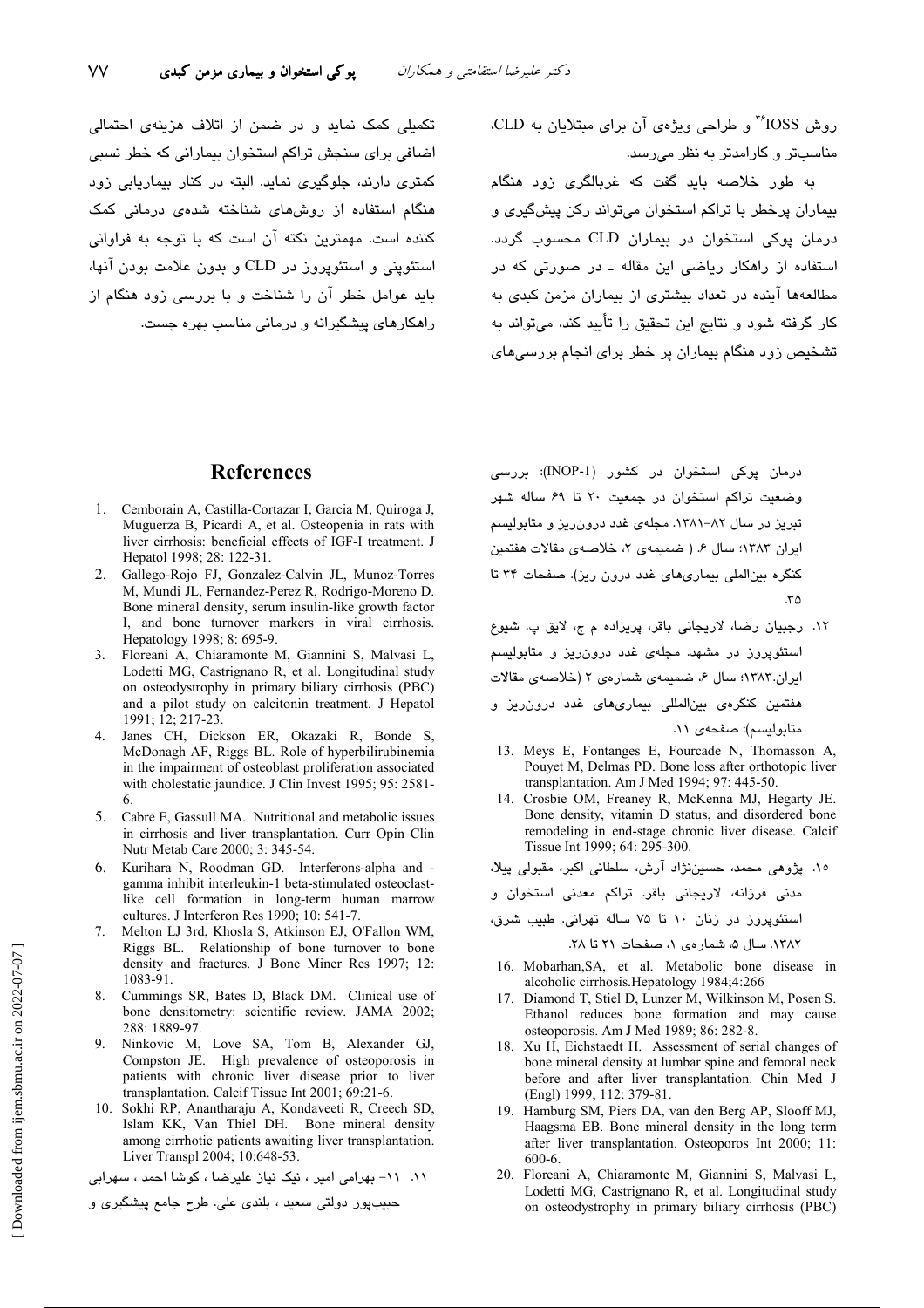and a pilot study on calcitonin treatment. J Hepatol 1991: 12: 217-23.

- 21. Ng TM, Bajjoka IE. Treatment options for osteoporosis in chronic liver disease patients requiring liver transplantation. Ann Pharmacother 1999; 33: 233-5.
- ۲۲. جوادی ابراهیم، حسیننژاد آرش، خلیلیفرد علیرضا، ادیبی
- ۔<br>حسین، مقبولی پیلا، لاریجانی باقر. ارتباط دریافت و سطح
- سرمی کلسیم و ویتامین D با تراکم معدنی استخوان. طبیب

شرق، ١٣٨٢، سال ۵، شمار دي ١؛ صفحات ١-١٢.

- 23. Shiomi S, Masaki K, Habu D, Takeda T, Nishiguchi S, Kuroki T, et al. Calcitriol for bone disease in patients with cirrhosis of the liver. J Gastroenterol Hepatol 1999; 14: 547-52.
- 24. Masaki K, Shiomi S, Kuroki T, Tanaka T, Monna T, Ochi H. Longitudinal changes of bone mineral content with age in patients with cirrhosis of the liver. J Gastroenterol 1998; 33: 236-40. Miller PD, Zapalowski C, Kulak CA, Bilezikian JP. Bone densitometry: the best way to detect osteoporosis and to monitor therapy. J Clin Endocrinol Metab 1999; 84: 1867-71.
- 25. Mabuchi M, Kawamura I, Fushimi M, Inoue T, Takeshita S, Takakura S, et al. Induction of bone loss by bile duct ligation in rats. In Vivo 2001; 15: 281-7.
- 26. Guanabens N. Pares A. Marinoso L. Brancos MA. Piera C, Serrano S, et al. Factors influencing the development of metabolic bone disease in primary biliary cirrhosis. Am J Gastroenterol 1990; 85: 1356-62.
- 27. Masaki K, Shiomi S, Kuroki T, Tanaka T, Monna T, Ochi H. Longitudinal changes of bone mineral content with age in patients with cirrhosis of the liver. J Gastroenterol1998 ; 33: 236-40.
- 28. Idilman R, de Maria N, Uzunalimoglu O, van Thiel Hepatic osteodystrophy: review. DH. <sub>a</sub> Hepatogastroenterology 1997; 44: 574-81.
- 29. Mitchison HC, Malcolm AJ, Bassendine MF, James Metabolic bone disease in primary biliary **OF** cirrhosis at presentation. Gastroenterology 1988; 94:  $463 - 70$ .
- 30. Compston JE. Hepatic osteodystrophy: vitamin D metabolism in patients with liver disease. Gut. 1986;  $27 \cdot 1073 - 90$
- 31. Cemborain A. Castilla-Cortazar I. Garcia M. Ouiroga J. Muguerza B, Picardi A, Santidrian S, Prieto J. Osteopenia in rats with liver cirrhosis: beneficial effects of IGF-I treatment. J Hepatol 1998; 28: 122-31.
- $32<sup>°</sup>$ Ormarsdottir S, Ljunggren O, Mallmin H, Michaelsson K, Loof L. Increased rate of bone loss at the femoral neck in patients with chronic liver disease. Eur J Gastroenterol Hepatol 2002; 14: 43-8.
- 33. Melton LJ 3rd, Khosla S, Atkinson EJ, O'Fallon WM, Riggs BL. Relationship of bone turnover to bone density and fractures. J Bone Miner Res 1997; 12: 1083-91.
- 34. WHO. Assessment of fracture risk and its application to screening for postmenopausal osteoporosis. Report of a WHO Study Group. World Health Organ Tech Rep Ser. 1994; 843:1-129.

٣٥. صداقت مجتبى، سلطانى اكبر، حميدى زهره، حسين نپاد آرش، رحیمی ایمان، لاریجانی باقر. ایجاد یک سیستم ساده برای غربالگری استئوپروز. مجلهی غدد درون٫ریز و متابولیسم ایران، ١٣٨٣، سال ۶ ضمیمهی ٢ (خلاصهی مقالات هفتمین کنگرهی بینالمللی بیماریهای غدد درون ریز و متابولسيم): صفحهي ۵۷.